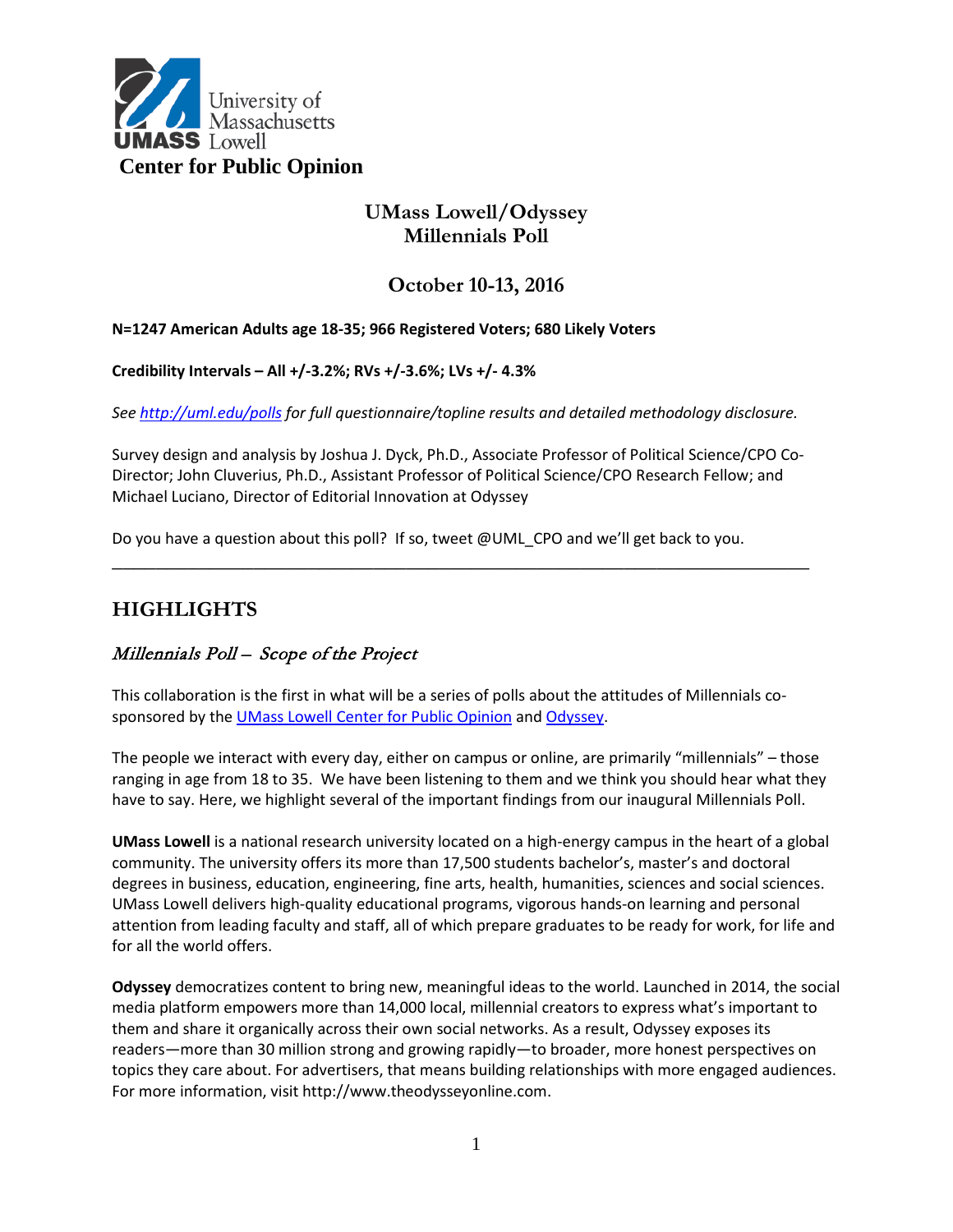

### Presidential Horserace Analysis

By a 3 to 1 margin, likely millennial voters prefer Hillary Clinton to Donald Trump in the race for President of the United States. Among likely voters, Clinton leads 66% to Trump's 22% with 12% undecided. When third-party candidates are added to the mix, Clinton takes 61%, Trump stays at 22%, Libertarian Gary Johnson takes 9%, Green Party candidate Jill Stein gets 5%, and only 3% remain undecided. Clinton does best among the likely voter sample, indicating that those most likely to vote are breaking for Clinton. Among those unlikely to vote, however, only a little over half of voters would choose one of the two major-party candidates (39% Clinton and 19% Trump). The other 41% of voters would pick Johnson (12%) or Stein (5%), with 25% undecided. Historically, research has shown that voter turnout rates are among the lowest of any age group for young voters<sup>1</sup> and a key theme in this report is that many millennials are not happy with their choices in this election.

When examining likely voters, we find that most minds are made up – 87% of Clinton voters and 81% of Trump voters say that they have made up their mind on who they will vote for on Election Day. Further, about two-thirds of voters report positive rather than negative reasons for their vote choice: 66% of Clinton supporters say that their vote is for Clinton, rather than against Trump, and 59% of Trump supporters say they are voting for Trump rather than against Clinton.

As has been reported widely in other surveys, one of Trump's critical problems is that he is experiencing a great deal of attrition from Republicans. Only 68% of Republican millennials express an intent to vote for Trump with 16% saying they will vote for Clinton, 9% Johnson and 1% Stein. Clinton's partisan loyalty is 10 points higher, with 78% of Democratic millennials saying they will vote for their party's nominee. But an even bigger problem for Trump lies in millennial party identification. Among registered voters, 61% of millennials are Democrats (includes Independents who lean Democratic) and 23% are Republicans (including leaners), with the remaining 15% identifying as purely Independent or something else. This gap in party identification among young people, which appears to have started in 2008, seems to persist. Broken down by age, 58% of 18- to 24-year-olds, 61% of 25- to 29-year-olds and 64% of 30-to 35-year-olds identify as Democrats. To the extent that party identification is something acquired at a young age that persists throughout the life cycle, the GOP has a serious electoral problem with millennials.

Respondents in our survey were also queried with two hypothetical electoral scenarios. First, we asked respondents who they would vote for if Bernie Sanders and not Hillary Clinton were the Democratic candidate for President. In the head-to-head race, Sanders leads Trump 67% to 23% among likely millennial voters, with 10% undecided. Note that this is the exact same margin by which Clinton leads Trump in the head-to-head matchup among likely voters. However, among those surveyed who were identified as "unlikely voters," we find a markedly different story. Clinton leads Trump 42% to 21% among unlikely voters, with 37% undecided; however, Sanders leads Trump among this same group 63% to 15%, with 22% undecided. It is unclear to what extent some millennials have decided not to vote

 $\overline{a}$ <sup>1</sup> [http://www.pewresearch.org/fact-tank/2016/05/16/millennials-match-baby-boomers-as-largest-generation-in-u-s-electorate](http://www.pewresearch.org/fact-tank/2016/05/16/millennials-match-baby-boomers-as-largest-generation-in-u-s-electorate-but-will-they-vote/)but-will-they-vote/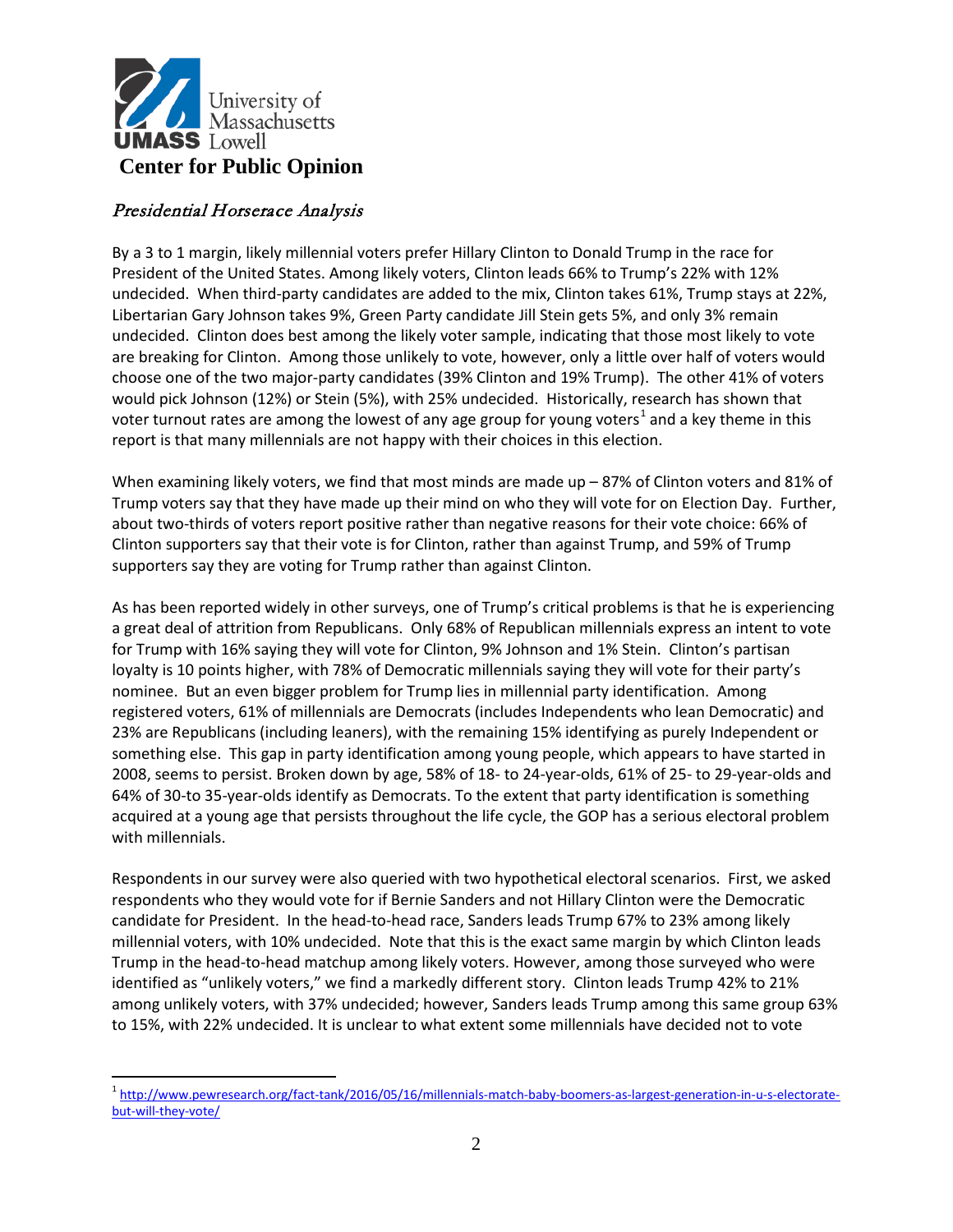

because Sanders is not on the ticket, but it is clear that among Sanders supporters who intend to vote, their votes are overwhelmingly going to Hillary Clinton and not to Donald Trump.

Perhaps just as interesting is when respondents were asked who they would vote for if the candidates were Hillary Clinton and Mike Pence. Clinton leads Pence among likely voters 63% to 21%, a margin that is almost identical to her lead over Trump. What all of this says is that regardless of who the candidates are, the preferences of millennial voters are structured by party identification and millennials are identifying as Democrats by nearly a 3-to-1 margin, dating back until at least 2000, when the oldest respondents in our survey could vote for the first time.

### Candidate Characteristics

Millennials do not like Donald Trump, but they are relatively lukewarm to Hillary Clinton as well.

Trump is viewed favorably by only 25% of registered voters in our survey, compared to 72% who view him unfavorably. On candidate qualities (we asked respondents to rate each candidate on 12 characteristics including honesty, level-headedness, leadership, qualifications, intelligence, experience, takes responsibility for mistakes, would bring change, etc.), Trump does no better than 35% on any single rating. Only 19% view him as level-headed, 20% think he has the right kind of experience to be President, and 23% think he "cares about people like you." He's also viewed by large majorities as dishonest, lacking leadership and someone who would not bring the right kind of change to the country.

All but 8% of likely voters (15% of all millennials) have heard the controversial remarks made by Trump in a recently leaked tape from an "Access Hollywood" bus. Almost half (46%) of millennials (56% of likely voters) have heard/seen the conversation, and 41% say it makes them less likely to support Trump. Interestingly, 11% of respondents say hearing the tape makes them more likely to support Trump, including 18% of white men.

Most telling, 66% of all millennials (65% of RVs; 63% of LVs) think that Trump should drop out of the Presidential race. This includes one third (33%) of Republicans identifiers and 43% who are ideologically conservative!

While Trump is viewed very negatively by millennials on every metric that was measured in this survey, Hillary Clinton is a liked, but not a well-liked alternative. Most national polls have Clinton's approval rating at around 40% and Clinton is viewed favorably by 56% of millennial registered voters. Her approval rating is just 1 point above former President Clinton's (55%), but falls well short of the approval rating of both Bernie Sanders (73% favorable) and Barack Obama (71% favorable).

On candidate characteristics, her biggest liability is her honesty; only 36% say she is honest, 43% say she "means what she says and says what she means" and 46% say "she takes responsibility for her mistakes." Millennial registered voters see many virtues in Clinton: 71% say she is intelligent (compared to 35% for Trump), 67% say she has the right experience to be President (compared to 20% for Trump), 60% say she is level-headed (compared to 19% for Trump) and 60% say she has good leadership skills (compared to 33% for Trump). But millennials who overwhelmingly support her in this election are split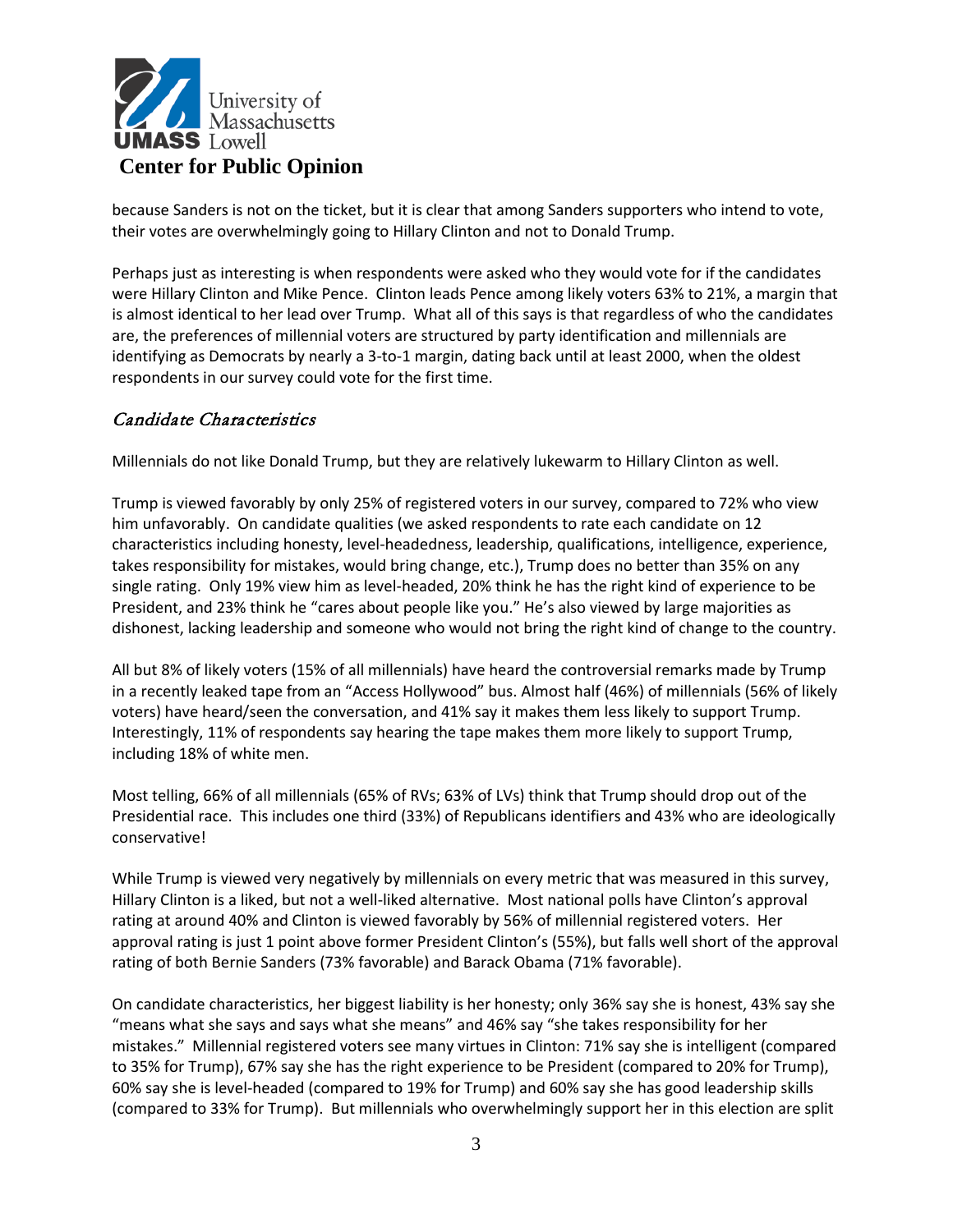

on whether she cares about people like you (55% yes to 45% no) and whether she would bring the right kind of change to the country (51% yes to 49% no).

To get at whether the preference for Clinton was seen as a vote for the "lesser of two evils," we asked voters to rank order their preference for five different outcomes: (1) a Clinton Presidency, (2) a Trump Presidency, (3) Obama appointing himself to a life term as President, (4) A giant meteor strikes the earth and extinguishes all human life and (5) the President is selected by a random lottery from among all U.S. citizens. Clinton gets the plurality of first choice votes, with 33%, followed closely by a life term for Obama at 27%. Trump comes in at third with 16%, while equal numbers (12% respectively) prefer a giant meteor and a random lottery.

In terms of pairwise comparisons, 39% of millennials prefer that Obama serve a life term as President rather than have either a Clinton or Trump Presidency, 26% prefer a random lottery to either serving as President, and 23% (nearly 1 in 4!) prefer a giant meteor and the extinguishing of human life to either a Clinton or Trump Presidency. Majorities prefer a random lottery (67%), a lifetime Obama Presidency (66%) and a giant meteor (55%) to a Trump Presidency. A majority even prefers that Obama serve a life term as President (51%) to a Clinton Presidency, while 39% prefer a lottery election and 34% prefer a giant meteor to a Clinton Presidency.

We do not take our respondents at their word that they are earnestly interested in seeing the world end, but we do take their willingness to rank two Constitutional crises and a giant meteor ahead of these two candidates with startlingly frequency as a sign of displeasure and disaffection with the candidates and the election of 2016.

## Policy Attitudes

Respondents in our survey were asked several policy attitudes ranging from abortion to health insurance, immigration, political correctness, police shootings and marijuana. We find split opinions, with large numbers of individuals placing themselves in the middle on a seven-point scale. For instance, 41% of respondents said that government insurance should cover all medical expenses compared to 37% that said private insurance should cover medical expenses; 22% were ambivalent or undecided. Interestingly, 30% said that the number of immigrants should be increased, 41% said the number of immigrants should be decreased and 29% place themselves in the middle as undecided or unsure. Given that this has been such a central part of Donald Trump's campaign, it's clear that his tenor and style are affecting his potential to attract young voters, perhaps more of whom agree with him on the issue of immigration from a policy perspective, but not from a rhetorical perspective. However, on seven policy questions, the clear result is a great degree of uncertainty and ambivalence among millennials. The only issue that a clear majority of 18- to 35-year-olds agree on is supporting the legalization and usage of recreational marijuana use (58%).

One of the things that this points to is that millennials are extremely partisan, but not necessarily ideological. On the traditional ideology scale, 37% identify as liberal or slightly liberal, 46% identify as moderate and 17% identify as conservative or slightly conservative. These numbers are predictably higher among likely voters: 49% liberal, 34% moderate and 17% conservative. Interestingly, we also see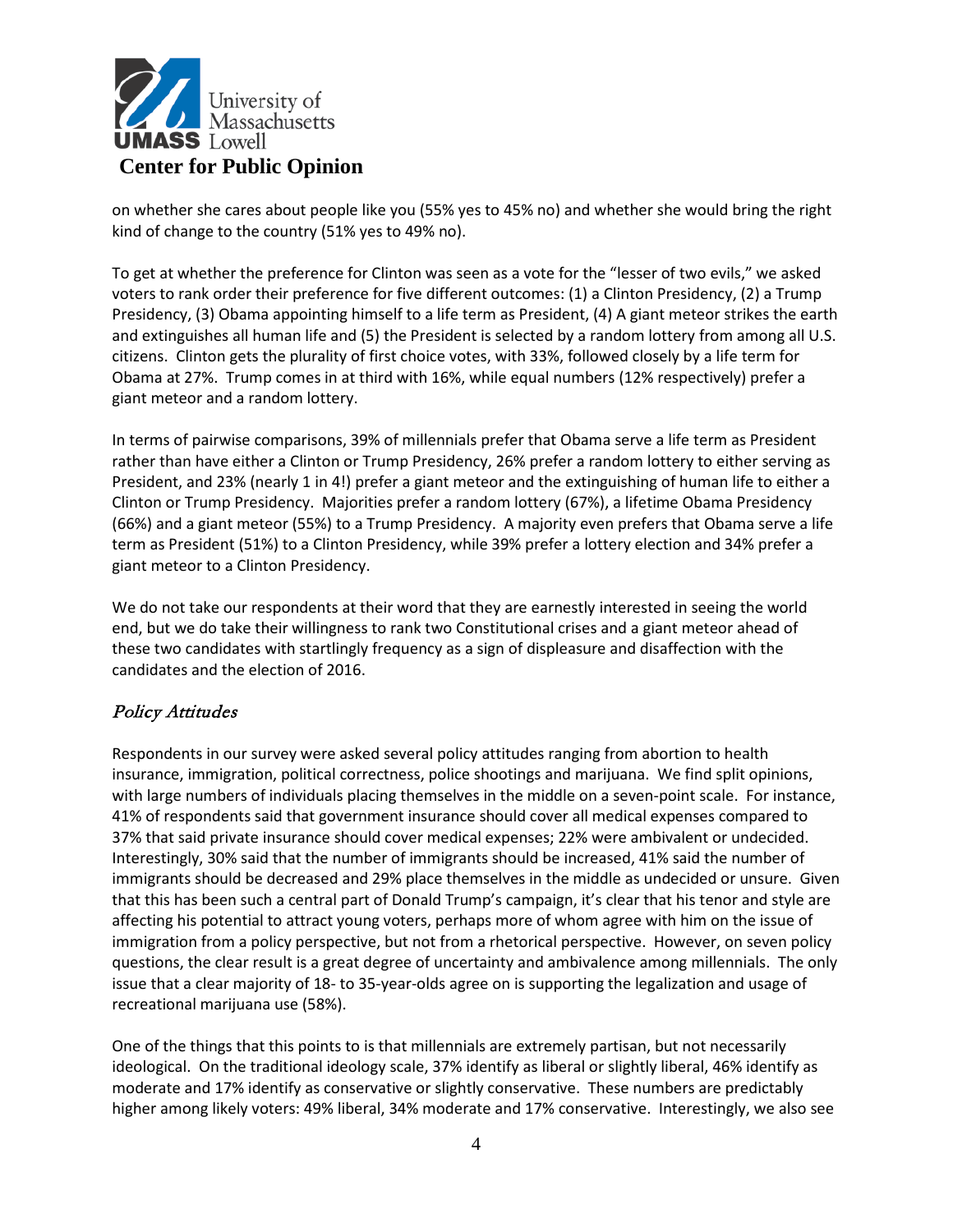

that millennials are at least familiar and identify themselves with one or more non-traditional ideological movements. 73% of likely voters in the sample identify themselves as a progressive, 34% identify with the alt-right, and 23% identify with the Tea Party. This is consistent with other evidence showing that, even among self-identified conservatives, people who identify with the Tea Party tend to be older Americans. While the alt-right is clearly more popular with millennials than the Tea Party, there are a number of people in the sample who identified themselves as both alt-right and progressive, suggesting that non-traditional ideological labels lack consistent meaning among millennials.

### Social and Political Trust

Trust in government institutions overall is low, but millennials have higher levels of trust in the parts of government with which they are most likely to have personal experience. Of the 25 institutions we asked about, the only government institutions or groups that a majority of millennials say they can trust "most of the time" or "just about always" were teachers, universities, the military, police, and fire departments. The only non-governmental institution that received a similar majority was Google.

In addition to their distrust of government, millennials score very low on indicators of social trust or trust in others, especially strangers. Social trust is often talked about in academia as relating to social capital, and being an important building block of a well-functioning society. Millennials do not believe you can be too careful in dealing with others (58%), think that people are mostly looking out for themselves (55%) and that most people would take advantage if they got the chance (70%).

It remains to be seen if these low levels of social and political trust have been precipitated by the tone, tenor and utterly bizarre 2016 Presidential Election, but for now, we will call it a plausibility.

### Millennials, Diversity and Race

Millennials, as a group, are more racially and ethnically diverse than the rest of the population. The 2016 Current Population Survey estimates that 56% of 18- to 35-year-olds are white (not Hispanic), 21% are Hispanic (any race), 13% are black, and 10% are another race or identify with multiple races.

Our survey asked a number of questions that deal with issues of race, including about how various political and social institutions treat blacks as compared to whites, as well questions about affirmative action, and feelings towards Colin Kaepernick, who has been engaged in a national anthem protest throughout the 2016 NFL season in support of the Black Lives Matter movement.

Few respondents see institutions and groups as treating whites better than blacks. However, the interesting question breakdowns are between those who say that various institutions treat whites better than blacks as opposed to treating them about the same. For instance, with regards to the federal government, 46% of all millennials say that the federal government treats whites better than blacks, compared to 44% who say the federal government treats them about the same. In contrast, among white respondents, 49% say that whites and black are treated the same while 38% say that the government treats whites better than blacks. But among non-white respondents, 37% say that whites and blacks are treated the same while 55% say that whites are treated better than blacks. These racial disparities are evident throughout question responses on state government, local government, police, landlords and notably, the Republican party. This indicates very